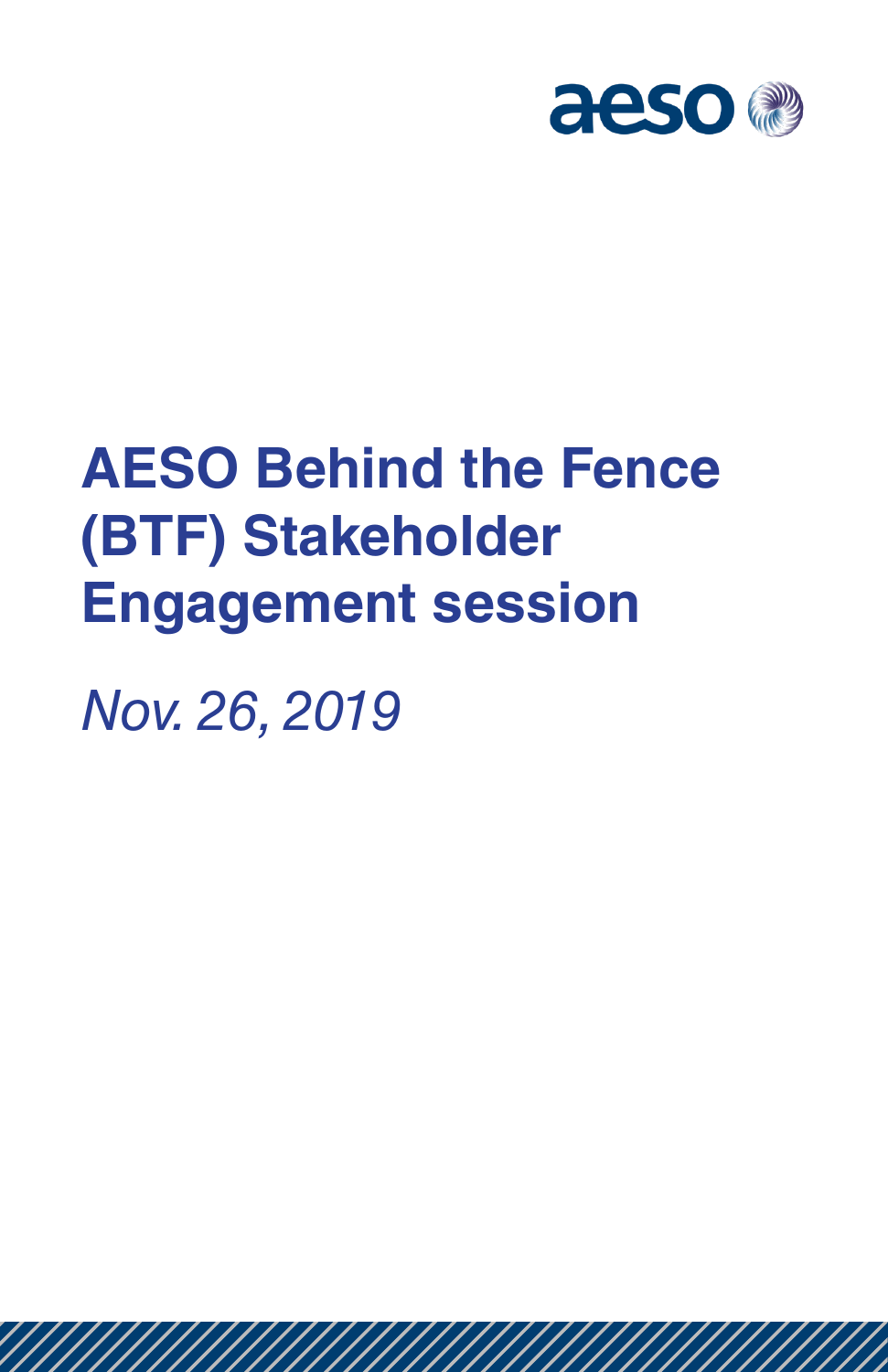### **INCREASED GFO INVOLVEMENT**

- Will this improve communication? Risk management? Timelines? Coordination?
- Are these appropriate documents for the GFO to be involved in?
- Are there any additional documents that the GFO should be involved in?
- Are there potential drawbacks to increased GFO involvement or scenarios where GFO involvement doesn't make sense?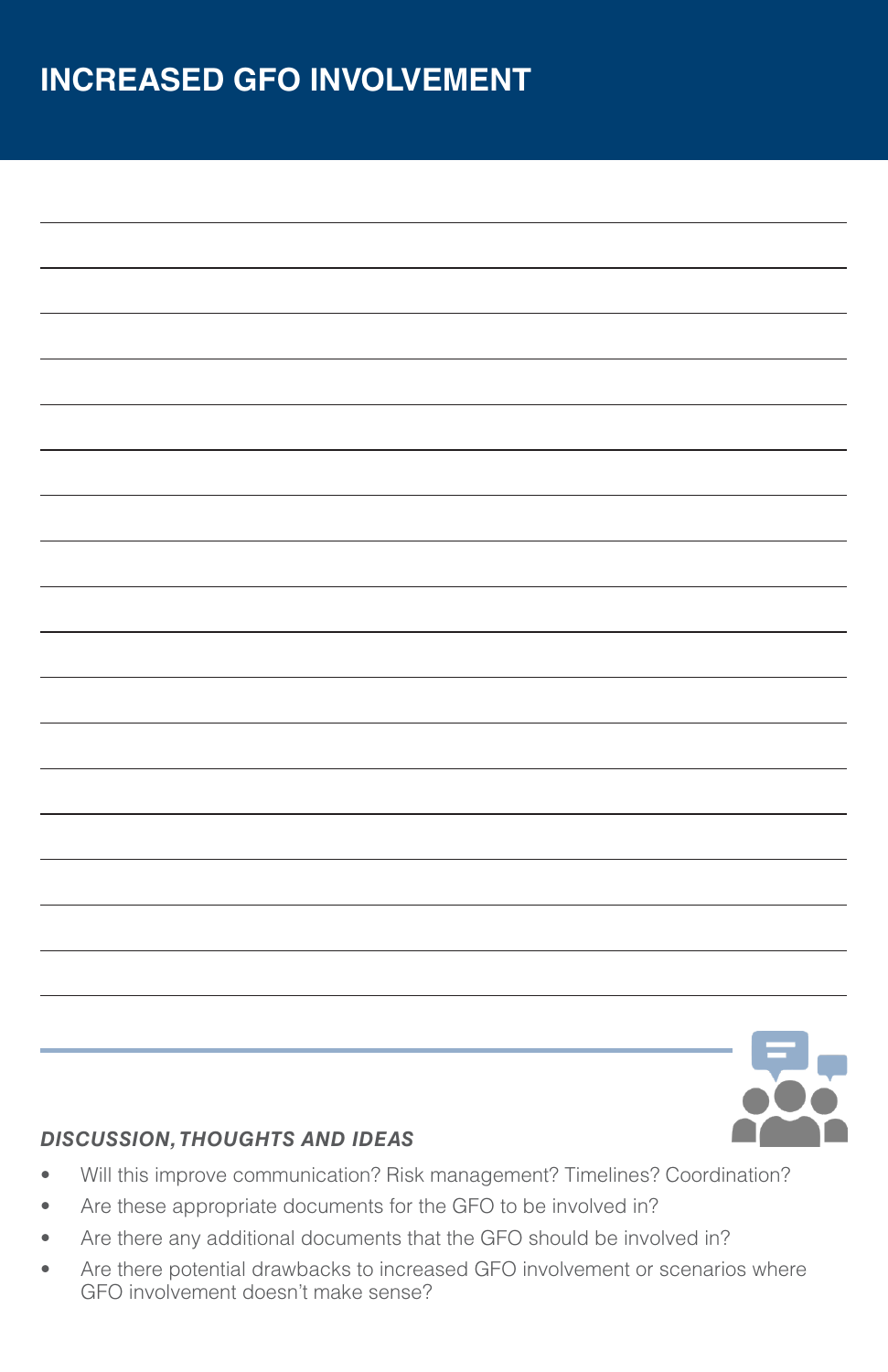# **CONSTRUCTION CONTRIBUTION DECISION (CCD) TIMING**



- Does the CCD provide more value if it is provided in Stage 1 rather than Stage 2?
- Is Stage 1 the appropriate timing for the CCD?
- What purpose does the CCD serve in Stage 1 and what is it used for?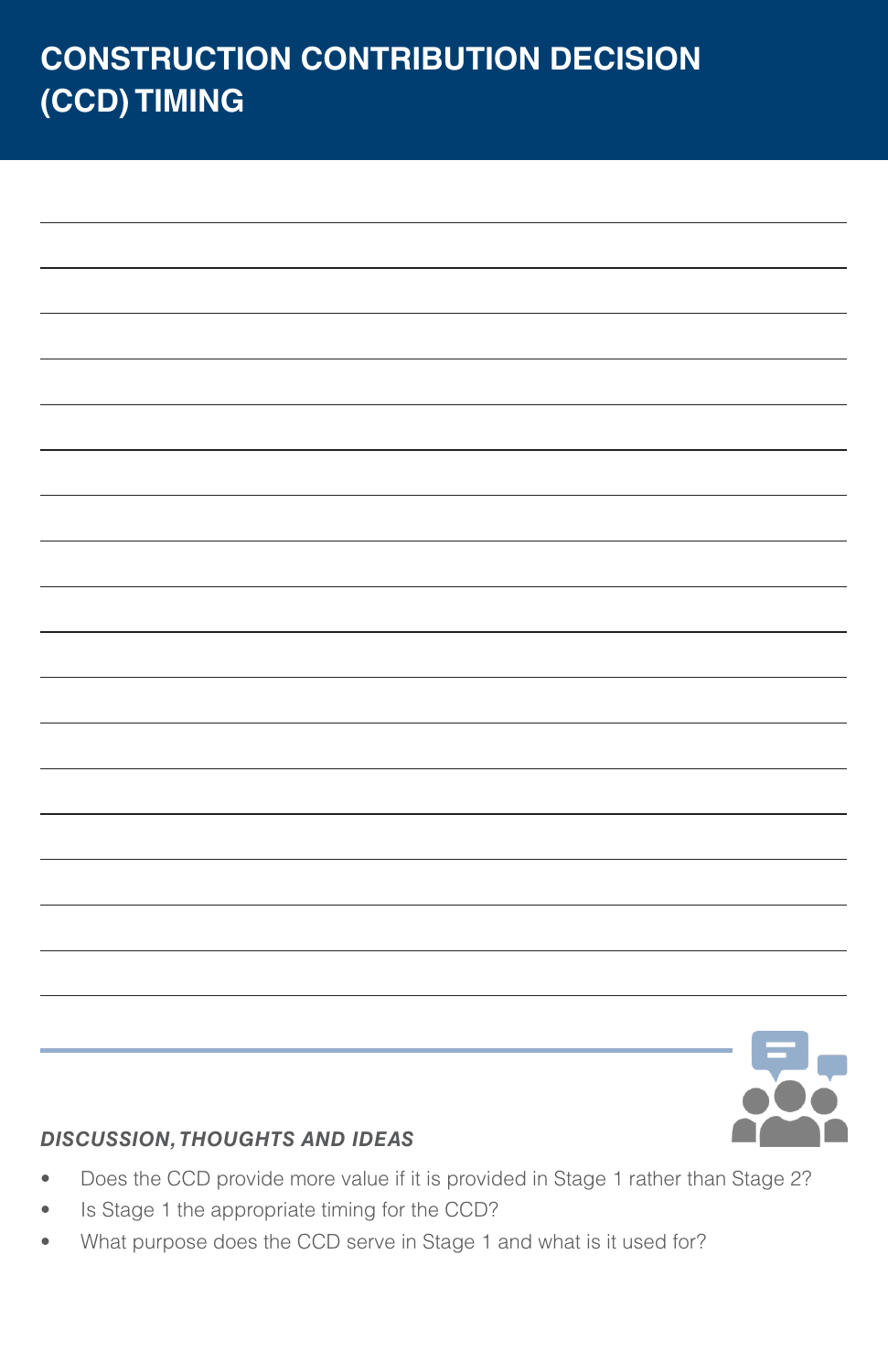### **DETERMINING TARGET AND MAXIMUM TIMELINES**

- Are the proposed target and max timelines reasonable for BTF projects?
- What are reasons that the project would take longer than these timelines?
- Does the Project Schedule Alignment bring value?
- What milestones should be included on the Project Schedule Alignment?
- What metrics for the BTF process would you like to see on the QRG?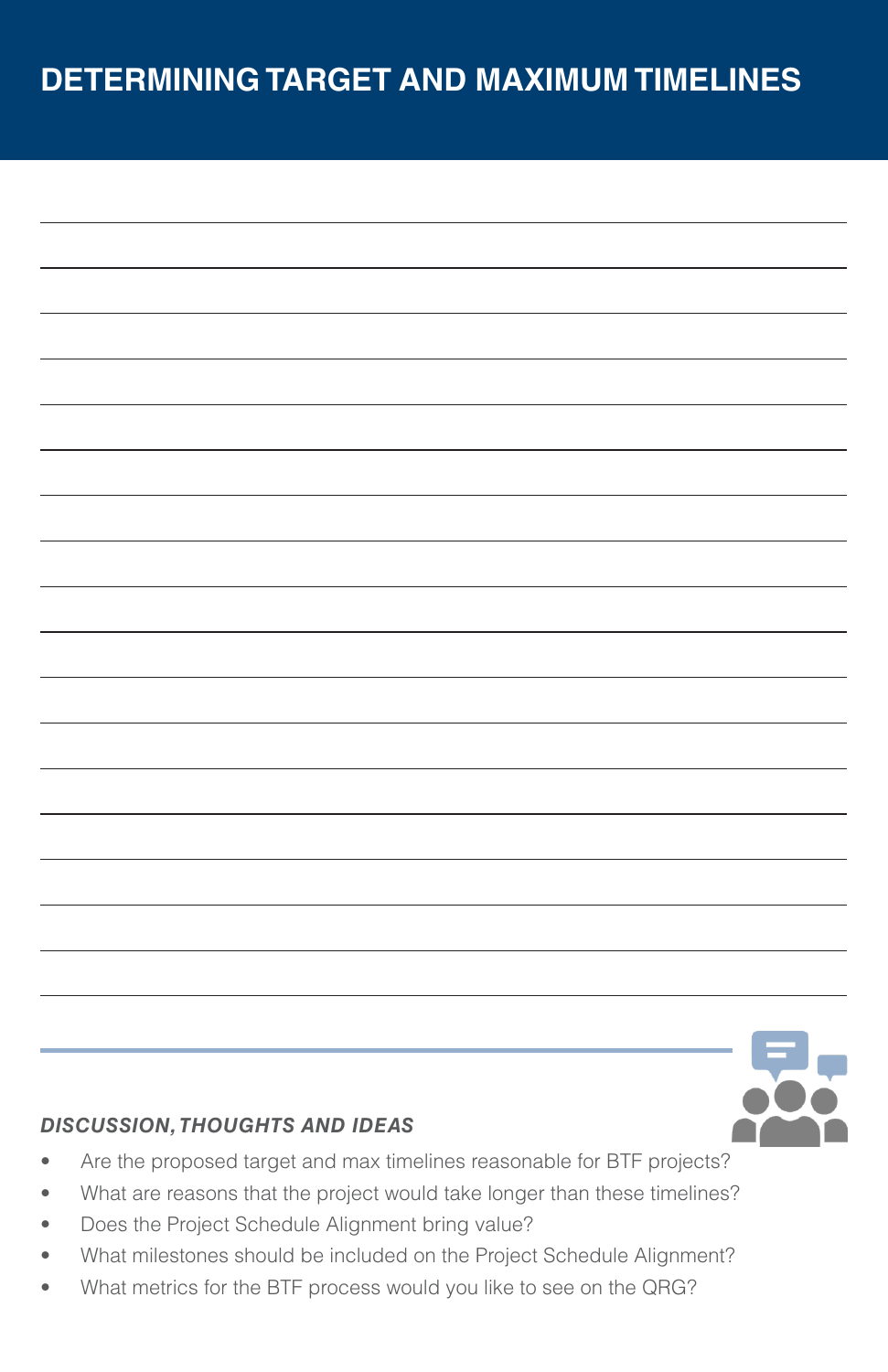### **POWER PLANT APPLICATION (PPA) APPROVAL TIMING**

- What are the pros and cons of each option?
- What do you need from the BTF Process to get PPA approval?
- Are there scenarios when neither option would work?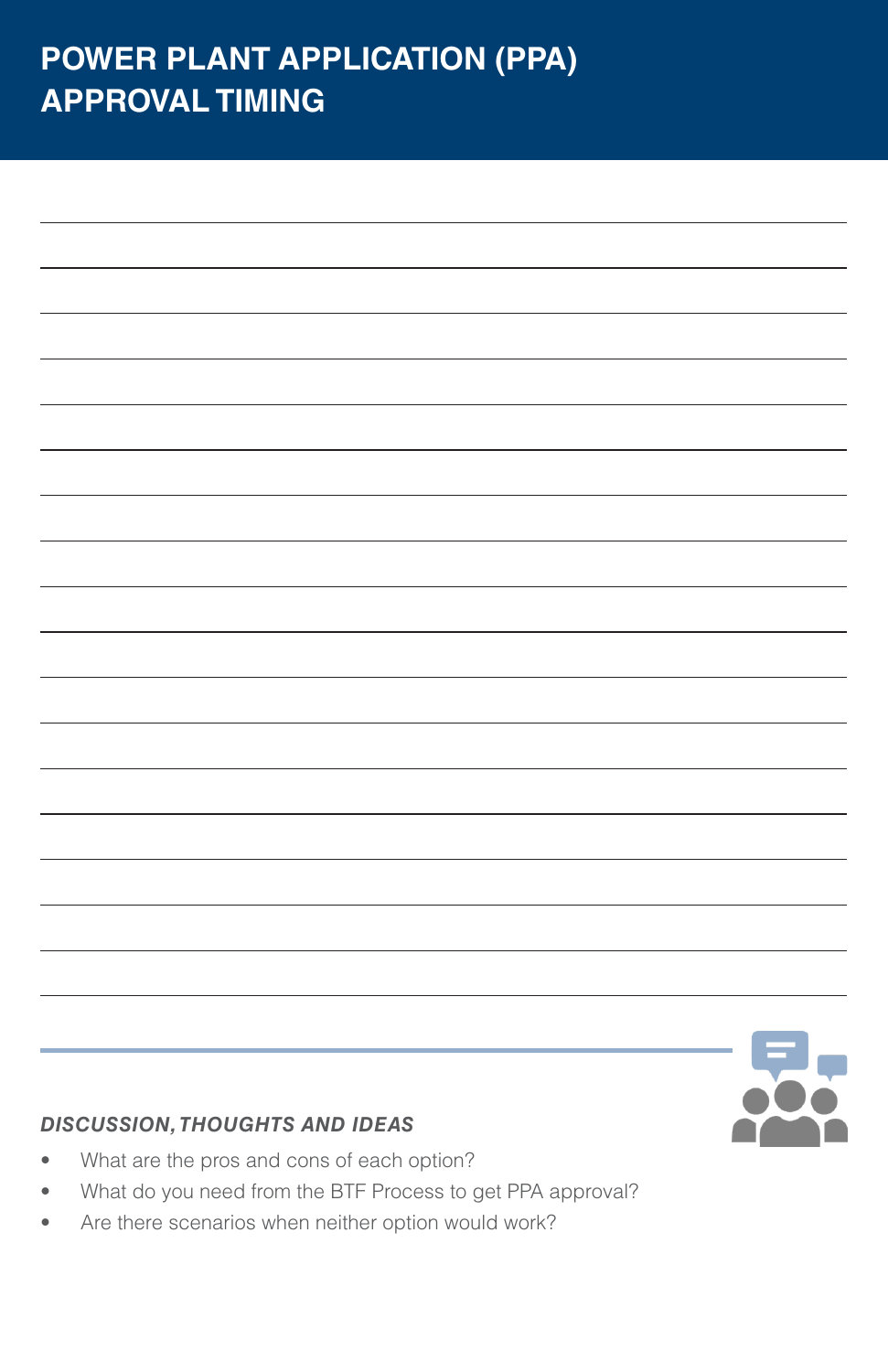## **SYSTEM ACCESS SERVICE (SAS) AGREEMENT EXECUTION TIMING**

- Is 60 days after the Functional Specification appropriate?
- Are there reasons 60 days would not work?
- What do you need in order to sign the SAS Agreement?
- What would cause a delay in signing the SAS Agreement?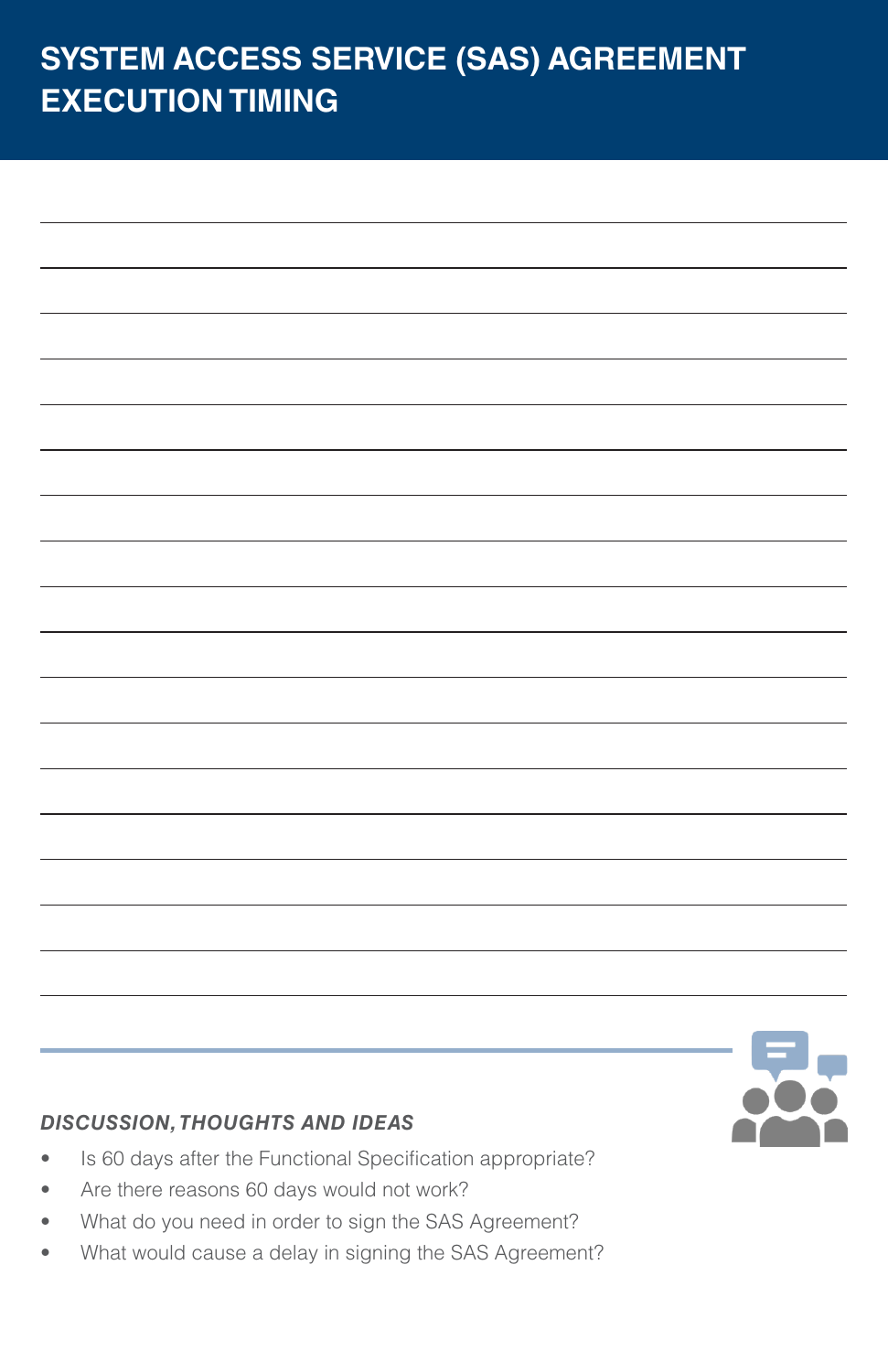### **CREATING ADDITIONAL EFFICIENCIES IN THE BTF PROCESS**

- What other templates or documents could be tailored for the BTF Process?
- What other process efficiencies can be gained
- How can the AESO work better with you on BTF projects?